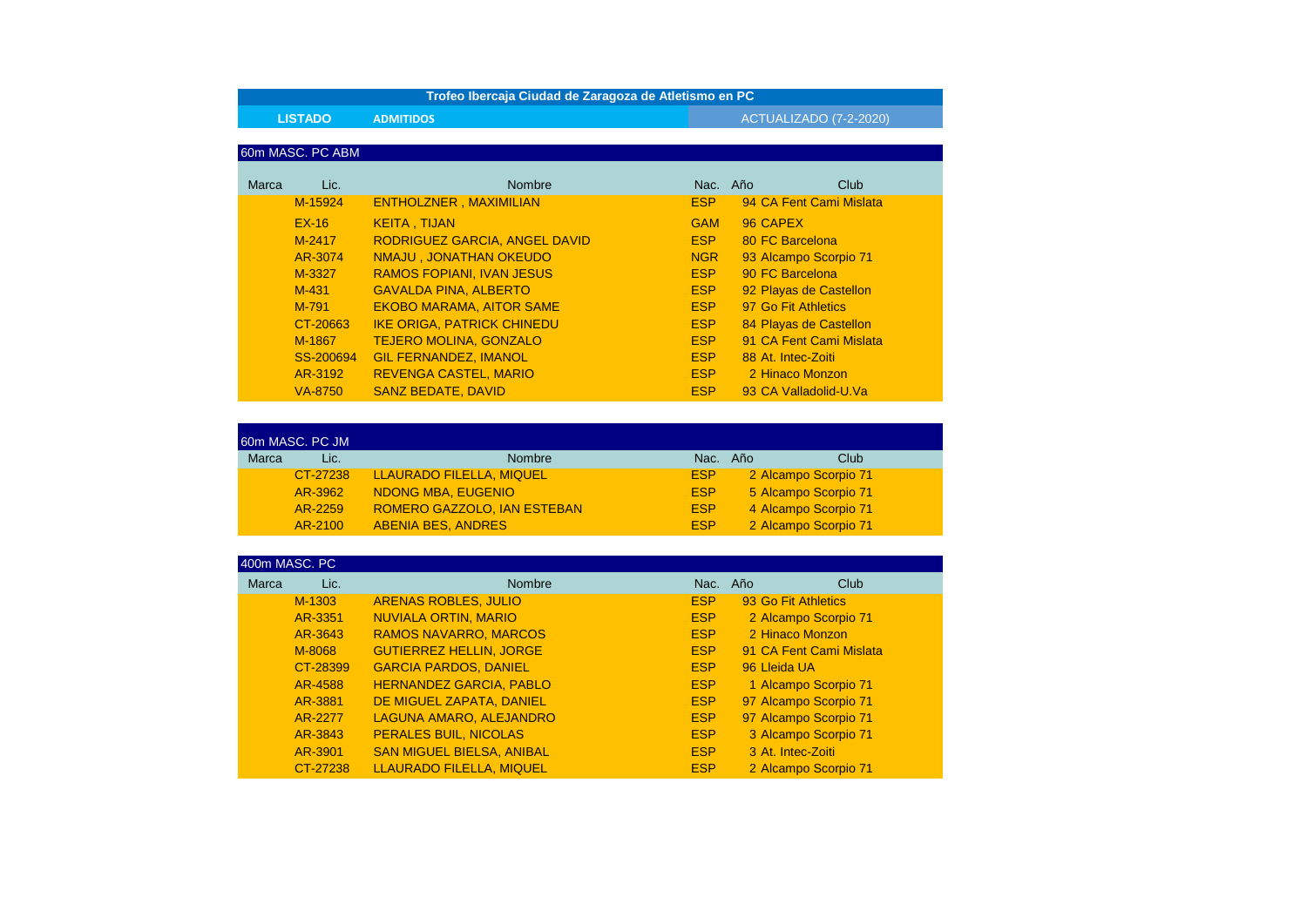|       | 800m MASC. PC ABM |                                  |            |                        |
|-------|-------------------|----------------------------------|------------|------------------------|
| Marca | Lic.              | <b>Nombre</b>                    | Nac. Año   | Club                   |
|       | <b>KUBAIT</b>     | <b>ALZOFAIRI, EBRAHIM</b>        |            | <b>KUBAIT</b>          |
|       | AR-1257           | <b>TORRE MORENO, JORGE DAVID</b> | <b>ESP</b> | 98 Real Sociedad       |
|       | AR-2213           | <b>LARROSA MOLES, CESAR</b>      | <b>ESP</b> | 97 Alcampo Scorpio 71  |
|       | AR-1866           | <b>MANCEÑIDO SARMIENTO, IVAN</b> | ESP.       | 94 Alcampo Scorpio 71  |
|       | <b>IB14339</b>    | <b>BUSTOS GONZALEZ, DAVID</b>    |            | 90 CD NIKE RUNNING     |
|       | <b>SE 9956</b>    | <b>OLMEDO VILLAR, MANUEL</b>     |            | 83 Atletismo Numantino |
|       | Kuwait            | <b>FARHAN, FAWAZ</b>             |            | <b>Kuwait</b>          |
|       | AR3184            | <b>MARTINEZ DIEZ, JAVIER</b>     |            | 2 Alcampo Scorpio 71   |

## 3.000m MASC. PC ABM

| Marca | Lic.          | <b>Nombre</b>                      | Nac. Año   | Club                         |
|-------|---------------|------------------------------------|------------|------------------------------|
|       | <b>Kuwait</b> | <b>ALRASHEEDI, OMAR</b>            |            | 84 Kuwait                    |
|       | <b>Kuwait</b> | <b>KAMAL, HUSSAIN</b>              |            | 93 Kuwait                    |
|       | AR-2905       | <b>LARROY GIL, NOE</b>             | ESP.       | 99 Zenit Twinner             |
|       | NA-13842      | <b>NAGORE ARIZU, JAVIER</b>        | ESP        | 87 Grupompleo Pamplona At    |
|       | $J - 5592$    | <b>MARTOS ROA, SEBASTIAN</b>       | ESP        | 89 CD Nike Running           |
|       | SS-200858     | LACHGAR, CHAKIB                    | <b>MAR</b> | 89 Alcampo Scorpio 71        |
|       | CT-26978      | <b>OUGRA, ABDERRAHIM</b>           | <b>MAR</b> | 99 GEIE Gironí               |
|       | S-9754        | <b>SAINZ RUIZ, IVAN</b>            | ESP        | 91 Pielagos                  |
|       | CT-22210      | <b>CATROFE CACHARRON, SANTIAGO</b> | ESP        | 99 CA Sta.Cristina d'Aro     |
|       | AR-2611       | <b>MENACHO MIRALLES, EDUARDO</b>   | <b>ESP</b> | 99 Alcampo Scorpio 71        |
|       | AR-3194       | <b>ORIACH ENJUANES, POL</b>        | <b>ESP</b> | 2 Hinaco Monzon              |
|       | CR-3953       | <b>IMEDIO BALADRON, ALBERTO</b>    | ESP        | 91 FC Barcelona              |
|       | AR-1123       | <b>AGUSTIN ESCRICHE, LUIS</b>      | <b>ESP</b> | 91 MEDITERRANEAatticus Urban |
|       | AR-2213       | <b>LARROSA MOLES, CESAR</b>        | ESP.       | 97 Alcampo Scorpio 71        |
|       | $M-523$       | <b>MORALES FERNANDEZ, RUBEN</b>    | <b>ESP</b> | 91 Grupompleo Pamplona At    |

|       | Pértiga MASC. PC ABM |                                   |            |                           |  |  |  |  |  |
|-------|----------------------|-----------------------------------|------------|---------------------------|--|--|--|--|--|
| Marca | Lic.                 | <b>Nombre</b>                     | Nac.       | Año<br>Club               |  |  |  |  |  |
|       | NA-14515             | <b>VALLES IÑARREA, ADRIAN</b>     | <b>ESP</b> | 95 Grupompleo Pamplona At |  |  |  |  |  |
|       | CT-29682             | <b>BYCHKOV BYCHKOVA, IGOR</b>     | <b>ESP</b> | 87 Playas de Castellon    |  |  |  |  |  |
|       | TF-5431              | PEREZ SUAREZ, ADRIAN              | <b>ESP</b> | 98 TenerifeCajaCanarias   |  |  |  |  |  |
|       | <b>BI-7826</b>       | <b>SANTAMARIA ITURRI, GONZALO</b> | ESP.       | 96 Alcampo Scorpio 71     |  |  |  |  |  |
|       | M-4651               | <b>FERNANDEZ CASCALES, JAVIER</b> | <b>ESP</b> | 0 CA Fent Cami Mislata    |  |  |  |  |  |
|       | M-7358               | <b>MORO MORO, LUIS FERNANDO</b>   | <b>ESP</b> | 87 Alcampo Scorpio 71     |  |  |  |  |  |
|       | CT-17641             | <b>CLEMENTE MARTI, RICARD</b>     | <b>ESP</b> | 94 Avinent Manresa        |  |  |  |  |  |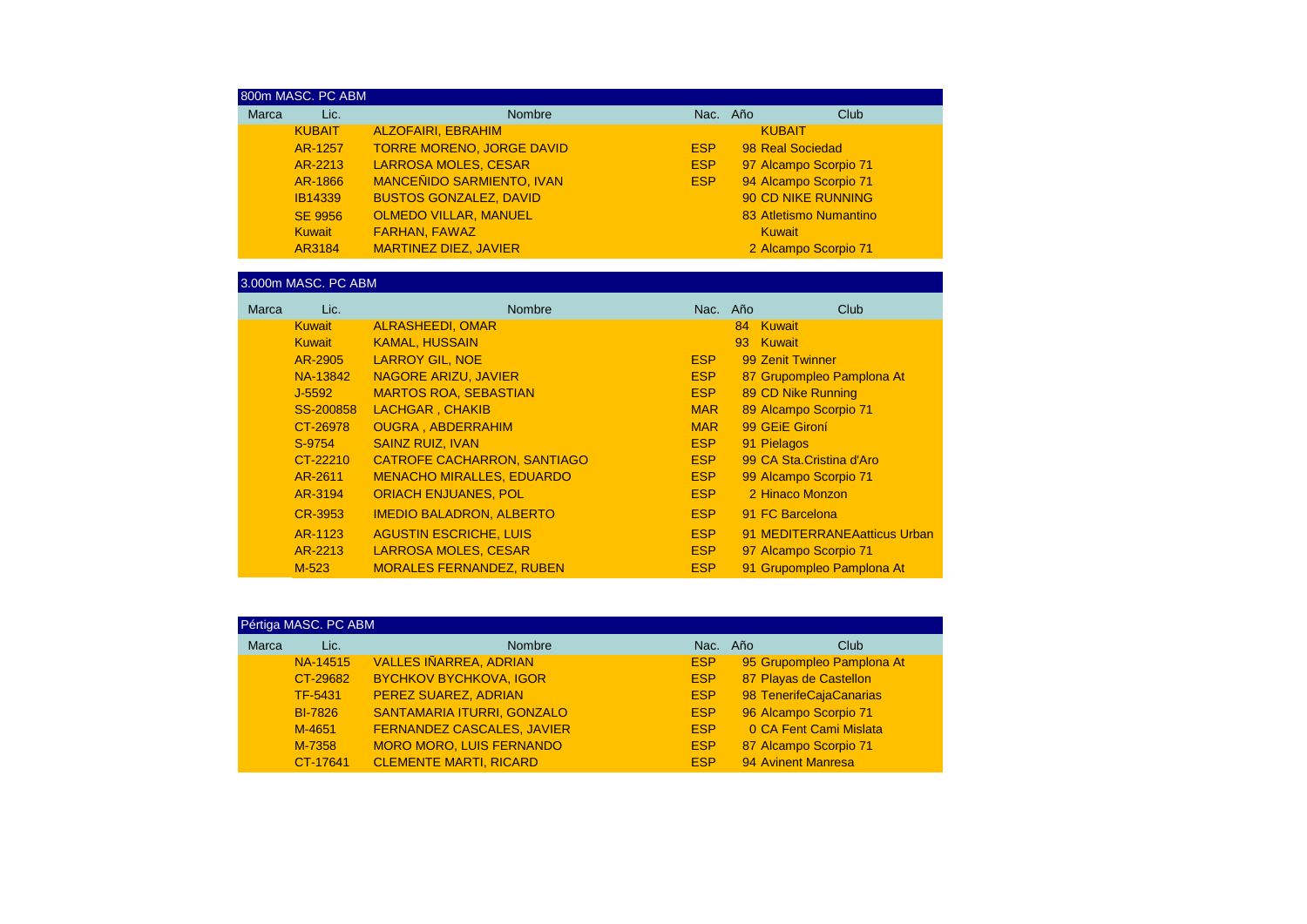|       | Longitud MASC. PC ABM |                                        |            |                                  |  |  |  |  |  |
|-------|-----------------------|----------------------------------------|------------|----------------------------------|--|--|--|--|--|
| Marca | Lic.                  | <b>Nombre</b>                          | Nac.       | Año<br>Club                      |  |  |  |  |  |
|       | M-2834                | <b>SOLIS LORENTE, DANIEL</b>           | ESP.       | 96 Playas de Castellon           |  |  |  |  |  |
|       | GA16954               | OKUTU KOULETIO, JEAN MARIE             |            | 88 FC Bacelona                   |  |  |  |  |  |
|       | M-15924               | <b>ENTHOLZNER, MAXIMILIAN</b>          | ESP.       | 94 CA Fent Cami Mislata          |  |  |  |  |  |
|       | O-7307                | <b>COBIAN GARCIA, FRANCISCO JAVIER</b> | ESP.       | 89 Universidad Oviedo            |  |  |  |  |  |
|       | $J - 3575$            | <b>MARIN GAMEZ, PEDRO</b>              | <b>ESP</b> | 93 Unicaja Jaen Paraiso Interior |  |  |  |  |  |
|       | AR-1299               | <b>TORRES SOLSONA, IGNACIO</b>         | ESP.       | 93 CD Surco Lucena               |  |  |  |  |  |
|       | CR-6055               | <b>GARCIA MARTINEZ, ERNESTO</b>        | ESP.       | 91 At. Intec-Zoiti               |  |  |  |  |  |
|       | LO-7482               | <b>BELTRAN ALVAREZ, CARLOS</b>         | <b>ESP</b> | 2 Go Fit Athletics               |  |  |  |  |  |

| 60m FEM. PC ABF |           |                                        |            |  |                            |  |  |
|-----------------|-----------|----------------------------------------|------------|--|----------------------------|--|--|
| Marca           | Lic.      | <b>Nombre</b>                          | Nac. Año   |  | Club                       |  |  |
|                 | $V-24075$ | <b>FOTOPOULOU, OLIVIA</b>              | <b>CYP</b> |  | 96 Valencia Club Atletismo |  |  |
|                 | GA-768578 | <b>VARGAS ARTEAGA, NEDIAM NORI</b>     | <b>VEN</b> |  | 94 Playas de Castellon     |  |  |
|                 | AR-3332   | PINTIEL PAÑOS, LAURA                   | <b>ESP</b> |  | 2 Hinaco Monzon            |  |  |
|                 | AR-3068   | <b>DANIEL SOROLLA, ELENA</b>           | <b>ESP</b> |  | 1 Fraga-Bajo Cinca         |  |  |
|                 | AR-3009   | <b>ACOSTA MERCADO, BIANCA</b>          | <b>ESP</b> |  | 97 Playas de Castellon     |  |  |
|                 | LO-7565   | <b>GUERRA GOMEZ DE SEGURA, MIREIA</b>  | <b>ESP</b> |  | 99 At. San Sebastian       |  |  |
|                 | AR-3672   | <b>GUIU LAPENA, ELENA</b>              | <b>ESP</b> |  | 4 Fraga-Bajo Cinca         |  |  |
|                 | M-3517    | <b>ARENILLAS TORQUEMADA, ESTIBALIZ</b> | <b>ESP</b> |  | 99 At. Arroyomolinos       |  |  |
|                 | EX-6423   | <b>GUISADO CUADRADO, ISABEL</b>        | <b>ESP</b> |  | 98 CAPEX                   |  |  |
|                 | AR-3696   | <b>SANCHEZ PIAZUELO, LUCIA</b>         | <b>ESP</b> |  | 4 At. Intec-Zoiti          |  |  |
|                 | AR-3723   | <b>VILLABONA NEGRETE, MANUELA</b>      | <b>ESP</b> |  | 4 At. Intec-Zoiti          |  |  |
|                 | AR-5055   | <b>ARCE GIMENEZ, NATALIA</b>           | <b>ESP</b> |  | 3 Alcampo Scorpio 71       |  |  |

| 60m FEM. PC JF |              |                                     |            |                        |
|----------------|--------------|-------------------------------------|------------|------------------------|
| Marca          | Lic.         | <b>Nombre</b>                       | Nac. Año   | Club                   |
|                | AR-3430      | CATALAN MUÑOZ, CAROLINA             | ESP.       | 3 Alcampo Scorpio 71   |
|                | AR-5005      | <b>CUELLO SANTANA, ANA MEYRELLA</b> | <b>PER</b> | 3 Alcampo Scorpio 71   |
|                | <b>GA-22</b> | <b>FARIÑAS SANCHEZ, LIDIA</b>       | <b>ESP</b> | 1 Club Atletismo Naron |
|                | LO-7427      | <b>CASTIELLA GARCIA, ANGELA</b>     | <b>ESP</b> | 5 At. San Sebastian    |
|                | AR-5178      | <b>FRANKEN ARCOS, SOFIA</b>         | <b>ESP</b> | 4 Hinaco Monzon        |
|                | AR-3605      | <b>COLON NGADI, ANGUILE</b>         | <b>ESP</b> | 2 Alcampo Scorpio 71   |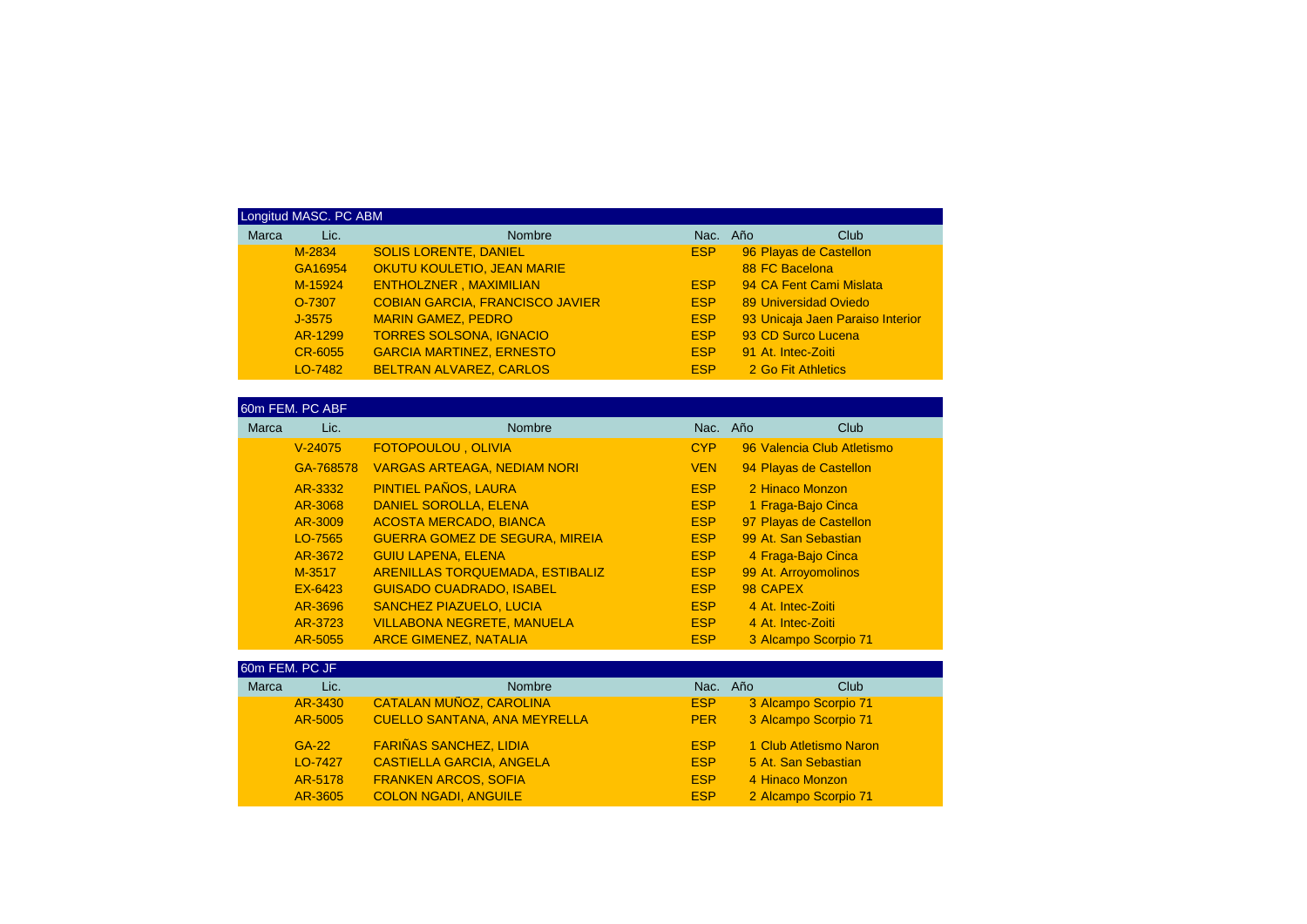| 400m FEM, PC ABF |                |                                   |            |                           |  |  |  |
|------------------|----------------|-----------------------------------|------------|---------------------------|--|--|--|
| Marca            | Lic.           | <b>Nombre</b>                     | Nac.       | Club<br>Año               |  |  |  |
|                  | M-2827         | <b>FRA PALMER, DANIELA</b>        | <b>ESP</b> | 0 At. Arroyomolinos       |  |  |  |
|                  | AR-1986        | <b>MAYO NIETO, Mª NIEVES</b>      | <b>ESP</b> | 96 Alcampo Scorpio 71     |  |  |  |
|                  | AR-2105        | <b>PEREZ LARRE, LUISA</b>         | <b>ESP</b> | 96 Alcampo Scorpio 71     |  |  |  |
|                  | AR-2942        | <b>GONZALEZ VICENTE, PATRICIA</b> | <b>ESP</b> | 0 Alcampo Scorpio 71      |  |  |  |
|                  | <b>VA-8462</b> | <b>VEGA ESCRIBANO, MARIA</b>      | <b>ESP</b> | 94 CA Valladolid-U.Va     |  |  |  |
|                  | AR-2904        | <b>FLORES CHARLEZ, ANA</b>        | <b>ESP</b> | 0 Hinaco Monzon           |  |  |  |
|                  | AR2088         | LEYVA PUEYO, ALICIA               | <b>ESP</b> | <b>Alcampo Scorpio 71</b> |  |  |  |

|       | 400m FEM. PC LF |                                  |            |                      |  |
|-------|-----------------|----------------------------------|------------|----------------------|--|
| Marca | Lic.            | <b>Nombre</b>                    | Nac. Año   | Club                 |  |
|       | AR-3909         | <b>CARBAJAL PELOCHE, JULIETA</b> | <b>ESP</b> | 3 Hinaco Monzon      |  |
|       | AR-3437         | <b>RUANO LALAGUNA, ALBA</b>      | <b>ESP</b> | 3 Montaña Sabiñanigo |  |
|       | AR-5164         | <b>TEJERO VILLALBA, IRENE</b>    | <b>ESP</b> | 4 Alcampo Scorpio 71 |  |
|       | AR-3433         | <b>JULVEZ MARTINEZ, LUCIA</b>    | <b>ESP</b> | 4 Alcampo Scorpio 71 |  |

|       | 800m FEM. PC ABF |                                  |            |                       |
|-------|------------------|----------------------------------|------------|-----------------------|
| Marca | Lic.             | <b>Nombre</b>                    | Nac. Año   | Club                  |
|       | AR-583           | <b>MACIAS CHOW, ISABEL</b>       | <b>ESP</b> | 84 Alcampo Scorpio 71 |
|       | AR-3176          | <b>ARQUED CARRASCO, INES</b>     | <b>ESP</b> | 2 Alcampo Scorpio 71  |
|       | SS-200680        | ZABALETA LARRAÑAGA, JONE         | <b>ESP</b> | 98 At. San Sebastian  |
|       | AR-3626          | <b>MONTALBAN SORIANO, SANDRA</b> | <b>ESP</b> | 4 Zaragoza atletismo  |
|       | M-2156           | <b>MARTIN REDOLAR, ELENA</b>     | <b>ESP</b> | 97 Atletismo Alcorcon |
|       | AR-5193          | <b>ASIN BENITO, CECILIA</b>      | <b>ESP</b> | 4 Zaragoza atletismo  |
|       | SO3315           | <b>BOGO RODRIGUEZ, SARA</b>      | <b>ESP</b> | <b>LAS CELTIBERAS</b> |

| $60m$ vallas $(0,84)$ FEM. PC ABF |       |           |                                      |            |                        |  |  |  |  |
|-----------------------------------|-------|-----------|--------------------------------------|------------|------------------------|--|--|--|--|
|                                   | Marca | Lic.      | <b>Nombre</b>                        | Nac. Año   | Club                   |  |  |  |  |
|                                   |       | IB-15243  | <b>JEREZ CASTELLANOS, CARIDAD</b>    | <b>ESP</b> | 91 FC Barcelona        |  |  |  |  |
|                                   |       | SS-19097  | ERRANDONEA FERNANDEZ BARRENA, TERESA | <b>ESP</b> | 94 Super Amara BAT     |  |  |  |  |
|                                   |       | CS-8325   | <b>ROMERO FERNANDEZ, GENESIS</b>     | <b>VEN</b> | 95 Playas de Castellon |  |  |  |  |
|                                   |       | LO-6789   | ORTEGA TRINCADO, PATRICIA            | ESP.       | 94 At. San Sebastian   |  |  |  |  |
|                                   |       | M-868     | <b>SANCHEZ GUERRA, CARMEN</b>        | <b>ESP</b> | 97 At. Arroyomolinos   |  |  |  |  |
|                                   |       | LO-7040   | <b>PARMO GARCIA, ELBA</b>            | <b>ESP</b> | 99 Alcampo Scorpio 71  |  |  |  |  |
|                                   |       | M-8569    | <b>COVARRUBIAS FERNANDEZ, MARINA</b> | <b>ESP</b> | 1 Go Fit Athletics     |  |  |  |  |
|                                   |       | M-2841    | <b>SAINZ VELA, MARTA</b>             | <b>ESP</b> | 88 A.D. Marathon       |  |  |  |  |
|                                   |       | SS-19622  | ORDUÑA ENPARANTZA, NORA              | <b>ESP</b> | 97 At. San Sebastian   |  |  |  |  |
|                                   |       | GA-768578 | <b>VARGAS ARTEAGA, NEDIAM NORI</b>   | <b>VEN</b> | 94 Playas de Castellon |  |  |  |  |
|                                   |       | AR-1747   | <b>MARTIN MUÑOZ, LAURA MIREIA</b>    | ESP        | 95 Alcampo Scorpio 71  |  |  |  |  |
|                                   |       | M-4851    | <b>ALONSO DOMINGUEZ, SUSANA</b>      | <b>ESP</b> | 93 FC Barcelona        |  |  |  |  |